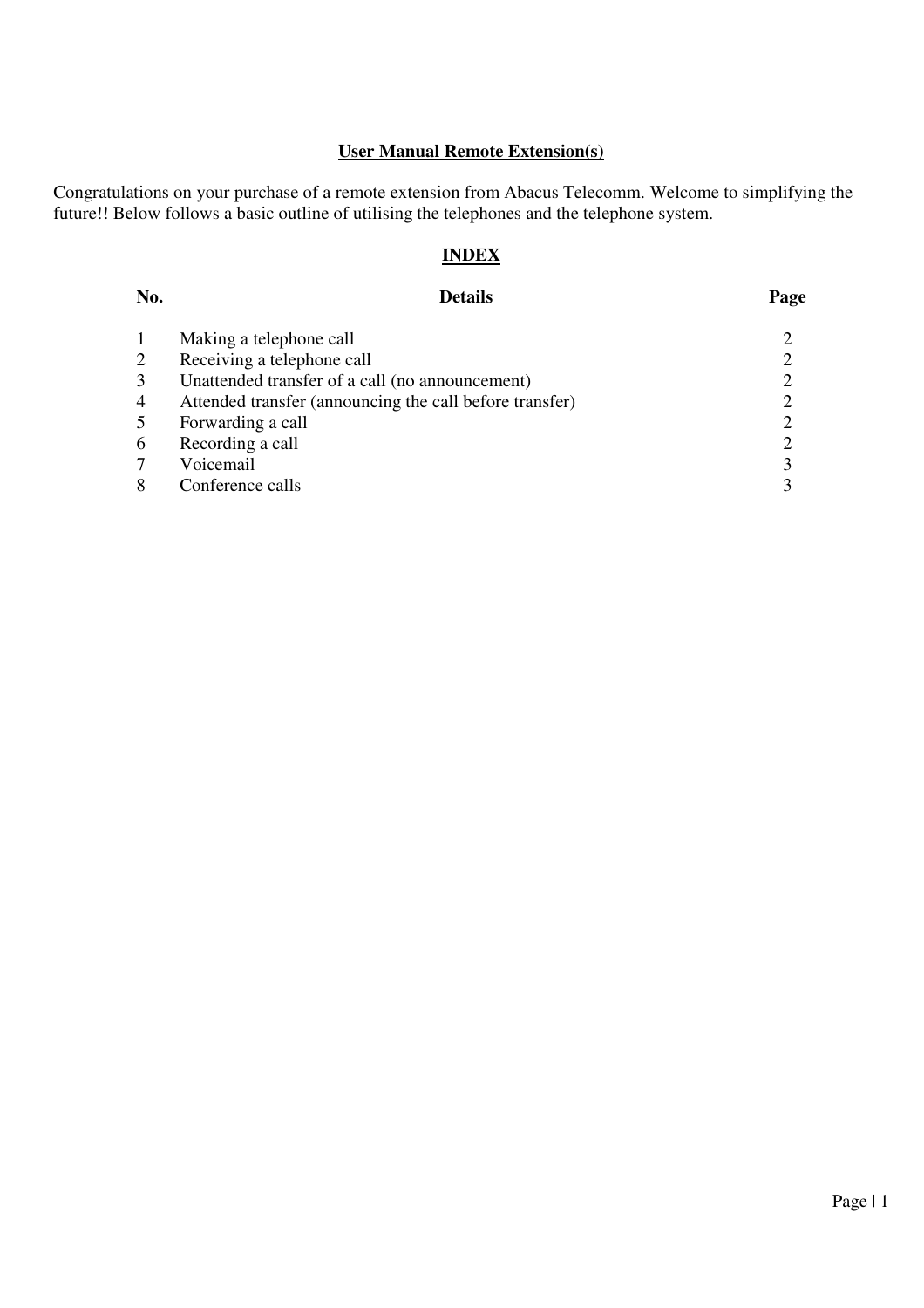# **1. Making a telephone call**

To make a telephone call, you simply lift the handset and dial the number required followed by the green button. You can also make a telephone call via the speaker phone by pressing the green button twice. Should you wish to make international calls, please call us on 0215566327 to open the international dialing and to which countries you wish to dial. Please note that international dialing is blocked by default and needs to be opened. To end the call, press the red button.

### **2. Receiving a telephone call**

To receive a telephone call you simply press the green by button while the telephone is ringing.

#### **3. Unattended transfer of a call (no announcement)**

To transfer a call without any announcement first press \*03 your will hear "transfer". Enter the desired extension you wish to transfer to followed by the red button. The call will be transferred.

### **4. Attended transfer (announcing the call before transfer)**

To announce the caller to the called party before transferring a call \*3 your will hear "transfer". Enter the desired extension you wish to transfer to followed by the green button. The Called party will ring. If they answer, announce the call and should the called party be happy to accept the call then press the red button. The call will be transferred. If the called party does not answer or does not want to accept the call, press the red button. You will receive the call back and can speak to the caller again.

# **5. Forwarding a call**

Should you wish to forward a call, you need to follow a 2 step process.

5.1 Firstly you need to tell the system where you want to forward a call to. Your options are (1) forward to voicemail and (2) forward to a number.

5.1.1 To forward to a voicemail, enter \*074 followed by the the dial button. You will then hear a confirmation tone.

5.1.2 To forward to a number, enter \*74 followed by the number you wish to forward to followed by the dial button. You will then hear a confirmation tone. Please note that call costs for the forwarded portion of the call will be for your account.

You have told the system that when you want to forward a call, where the call forward will go to. 5.2 To activate the call forward of ALL calls, press \*71 followed by the dial key. A confirmation tone will be heard. To disable this, press \*071 followed by the dial key. A confirmation tone will be heard.

5.3 To activate the call forward ONLY when busy, press \*72 followed by the dial key. A confirmation tone will be heard. To disable this, press \*072 followed by the dial key. A confirmation tone will be heard. 5.4 To activate the call forward ONLY on no answer, press \*73 followed by the dial key. A confirmation tone will be heard. To disable this, press \*073 followed by the dial key. A confirmation tone will be heard.

# **6. Recording a call**

To record a conversation you will need to be on a call first. Once you are the call press "\*1" on your keypad. The conversation will begin recording and save this conversation on the PABX. In order to retrieve this call, open a web page and enter the IP address http://197.85.185.124. You will then see a log in screen. To log in enter your extension number as the user name. The password will be the same as your extension number.

Once you are logged in you can click on the "Call Recordings" link on the left hand side. You will then see your recordings on the right hand side. From here you can then download the call(s) and then save it to your desired location or attach the call to an email.